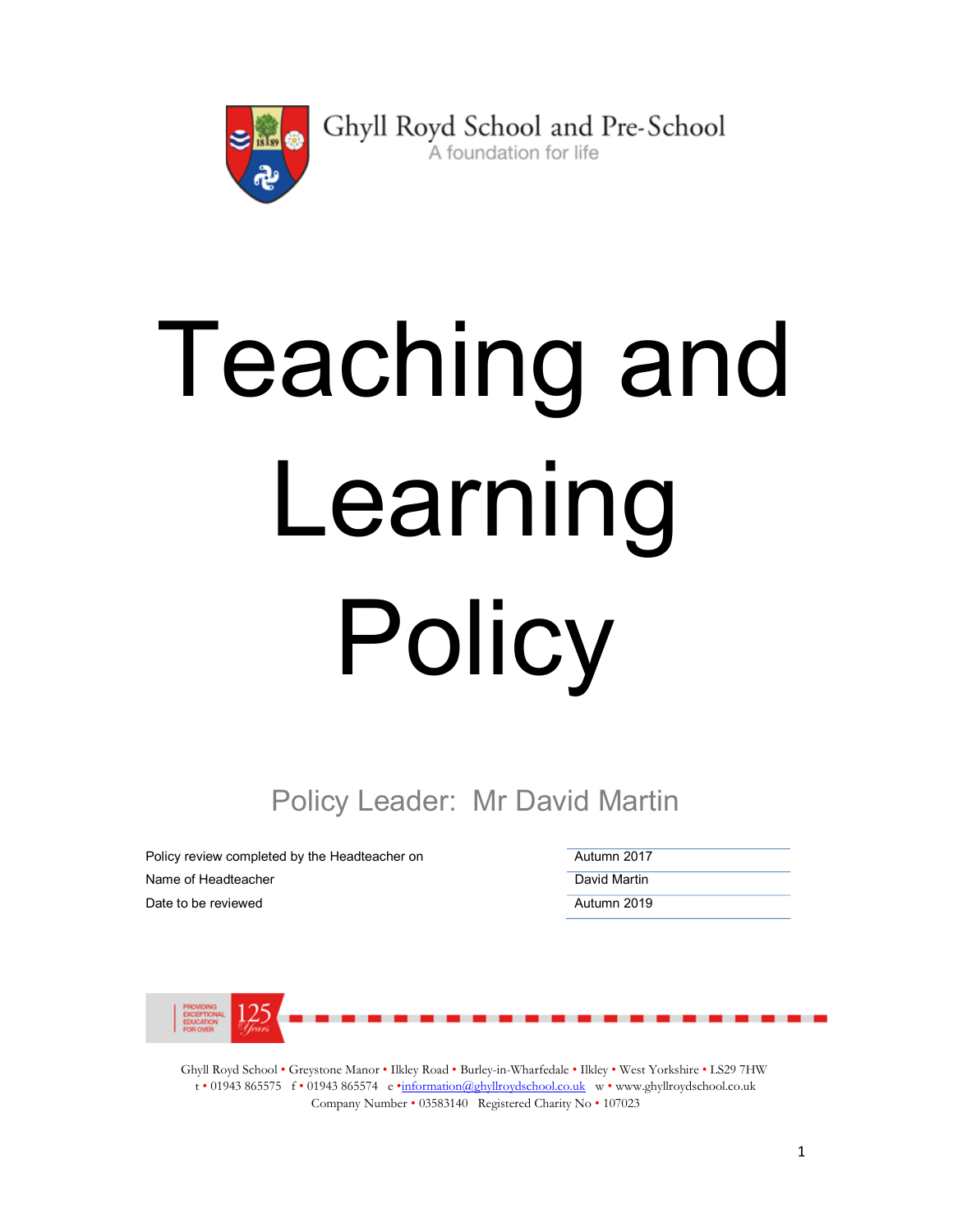Ghyll Royd School and the Pre-School (Early Years Foundation Stage) is committed to safeguarding and promoting the welfare of young children and expects all staff and volunteers to share this commitment.

### Teaching and Leaning Policy Statement

At Ghyll Royd School and Pre-School, we believe in the concept of lifelong learning and the notion that learning should be a rewarding and enjoyable experience for everyone.

Through our teaching we equip children with the skills, knowledge and understanding necessary to be able to make informed choices. We believe that appropriate teaching and learning experiences help children to lead happy and rewarding lives. We provide a holistic and diverse educational experience which nurtures individual achievement, independence, excellence and respect.

### Aims

At Ghyll Royd we want all learners to:

- achieve their full potential;
- become life long learners
- be confident and enthusiastic
- develop creativity & imagination
- be challenged to succeed
- be resourceful and resilient
- develop a healthy lifestyle
- develop independence
- work collaboratively
- become good citizens in their own community and the global community
- use the skills of peer learning & peer support
- take risks
- contribute to the learning ethos within the whole school
- be able to identify their next learning steps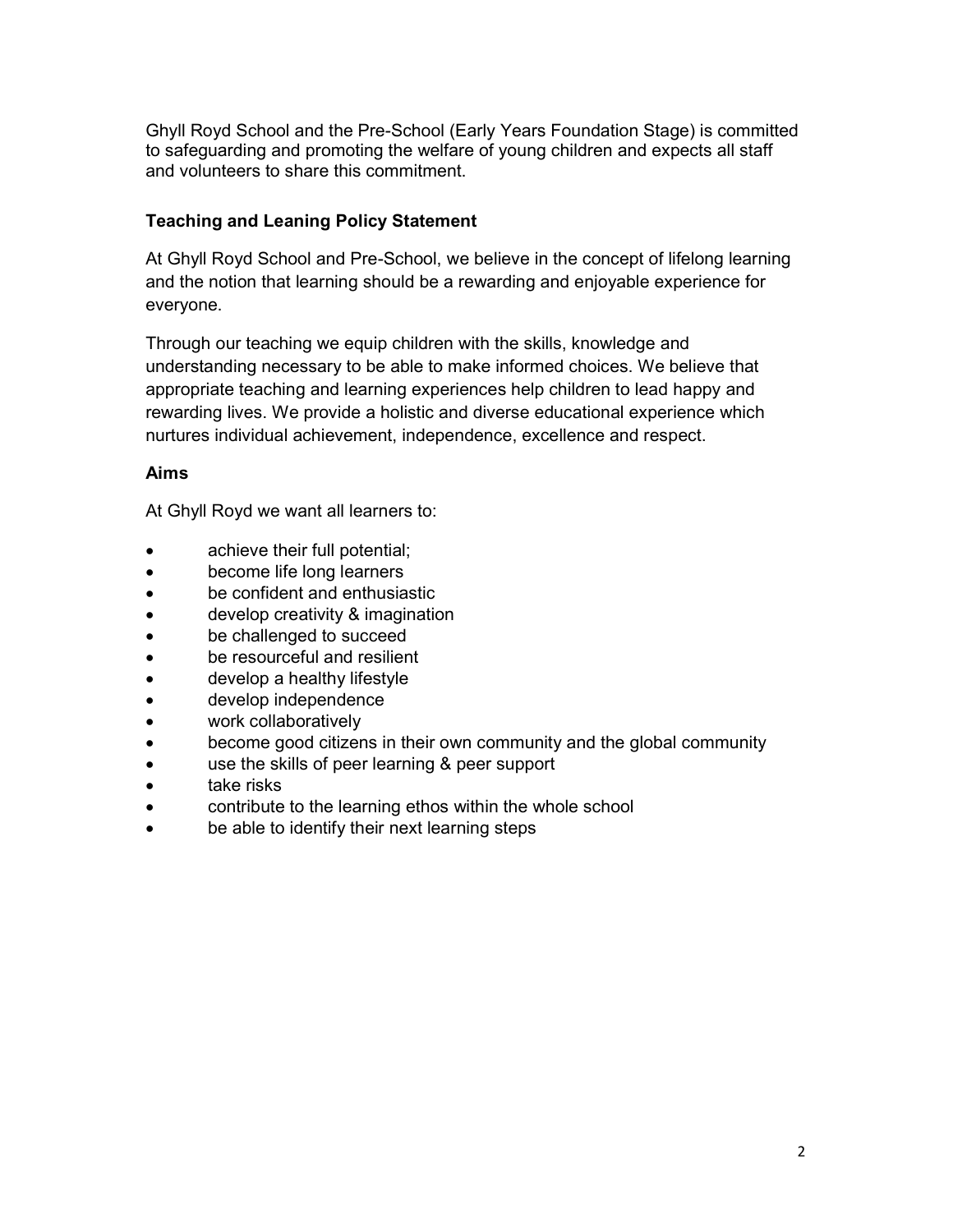# Quality of Learning

We acknowledge that people learn in many different ways and we recognise the need to develop teaching strategies that allow all children to learn in ways that best suit them. We consider these strategies when planning our teaching and learning and incorporate children's different learning styles using VAK (Visual, Auditory, Kinesthetic) as guidance.

Throughout the curriculum we offer opportunities for children to learn in different ways. These include:

- investigation and problem solving
- whole class work
- responding to a variety of media
- researching and finding out
- questioning
- debates, role plays and oral presentations
- group work
- use of a range of ICT equipment
- designing and making things
- paired work
- fieldwork and visits to places of educational interest, including a variety of residential experiences
- **physical activity**
- independent work
- creative activities using the whole school environment
- reflecting on what has been learned

We encourage children to take responsibility for their own learning and to be involved as far as possible in reviewing the way in which they learn (see Marking and Feedback Policy). A range of age appropriate self and peer reviewing as well as planned plenary sessions are used at the end of lessons to review the key learning objectives, success criteria and the levels of understanding.

# Quality of Teaching

We believe children learn effectively when the teacher provides:

- an atmosphere where children are prepared to take risks
- lessons where children's previous learning and interests are built upon, through purposeful application of knowledge to different situations
- learning objectives and success criteria that are clearly stated and understood by the pupils
- innovative, challenging and creative teaching
- regular opportunities to discuss, review and reflect on the learning
- clear expectations of what pupils are expected to achieve by the end of the lesson.
- appropriate pace to the lesson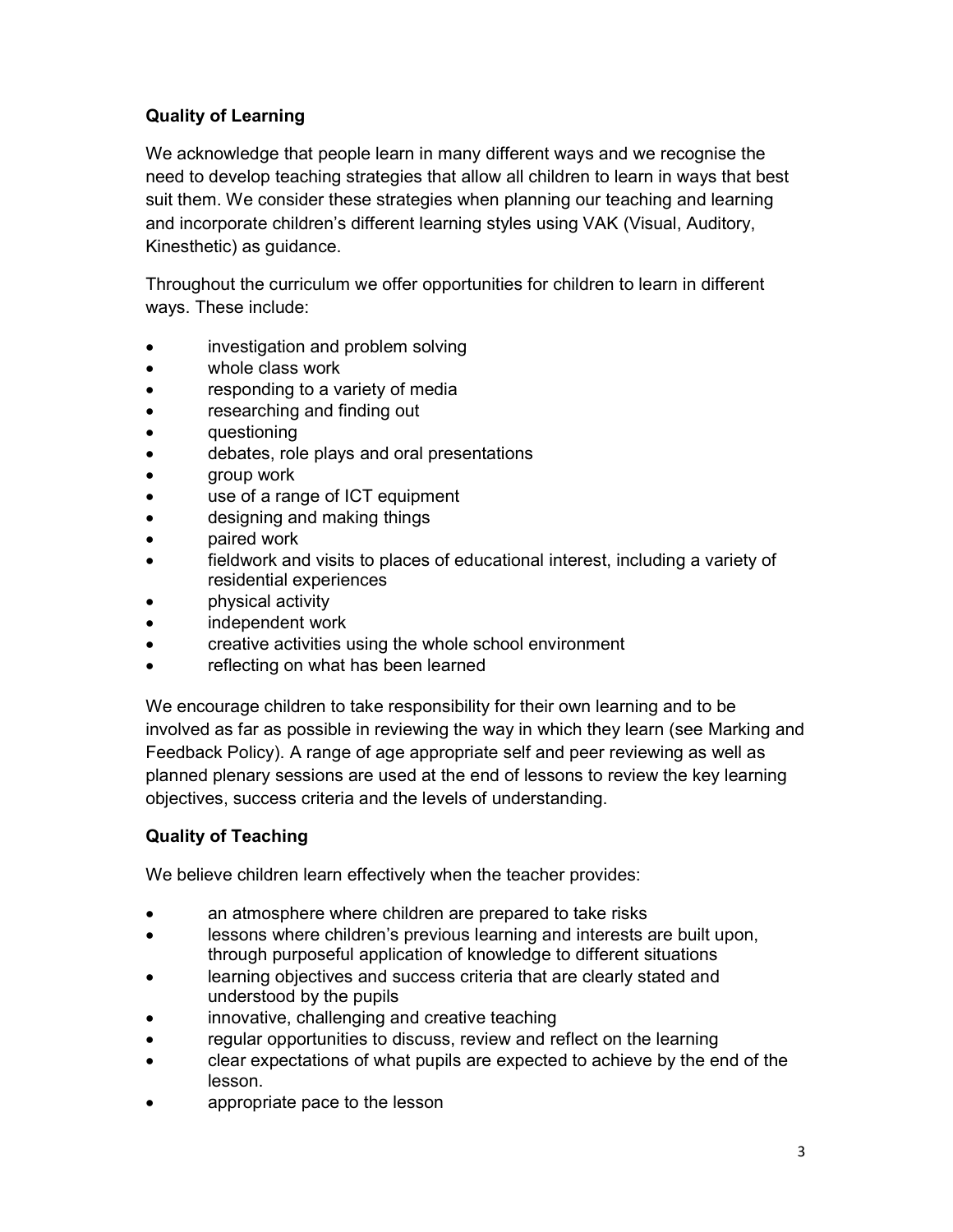- opportunities for children to work collaboratively, in groups and pairs, and independently
- thinking time before answering questions
- open-ended, thought provoking, challenging questions based on Blooms Taxonomy
- lessons where children's understanding is developed through active, practical and first-hand experiences and involving individual and collaborative talk, exploration, questioning, prediction and investigation.
- developmental feedback and constructive criticism of pupil's work
- support for the learning of pupils with differing abilities
- a planned programme of educational visits to reinforce and stimulate learning
- a stimulating learning environment
- excellent subject/pedagogic knowledge
- clear next steps in their pupil's learning
- equality of opportunity
- use, where appropriate, of others to deliver lessons (e.g. other pupils, outside agencies).
- Use of positive behaviour management and encouragement for pupils to achieve, including praise and rewards according to school policy;

We base our teaching on our knowledge of the children's level of attainment using formative and summative data. Our prime focus is to develop further their knowledge and skills. We strive to ensure that all tasks set are appropriate to each child's level of ability through the differentiated use of success criteria. We have high expectations of all children and believe that everyone should be included in the full range of educational opportunities and that these should be of the highest possible standard.

All teachers strive to establish positive working relationships with the children that they are teaching. We treat them fairly and give them equal opportunity to take part in class activities. All teachers follow the school policy with regard to positive behaviour and classroom management. We praise and reward children for good effort through the House Points system and, by so doing, help to build positive attitudes towards school and learning in general. We insist on personal and academic high standards and behaviour at all times. When children misbehave, we follow the guidelines for sanctions as outlined in the school's Positive Behaviour **Policy**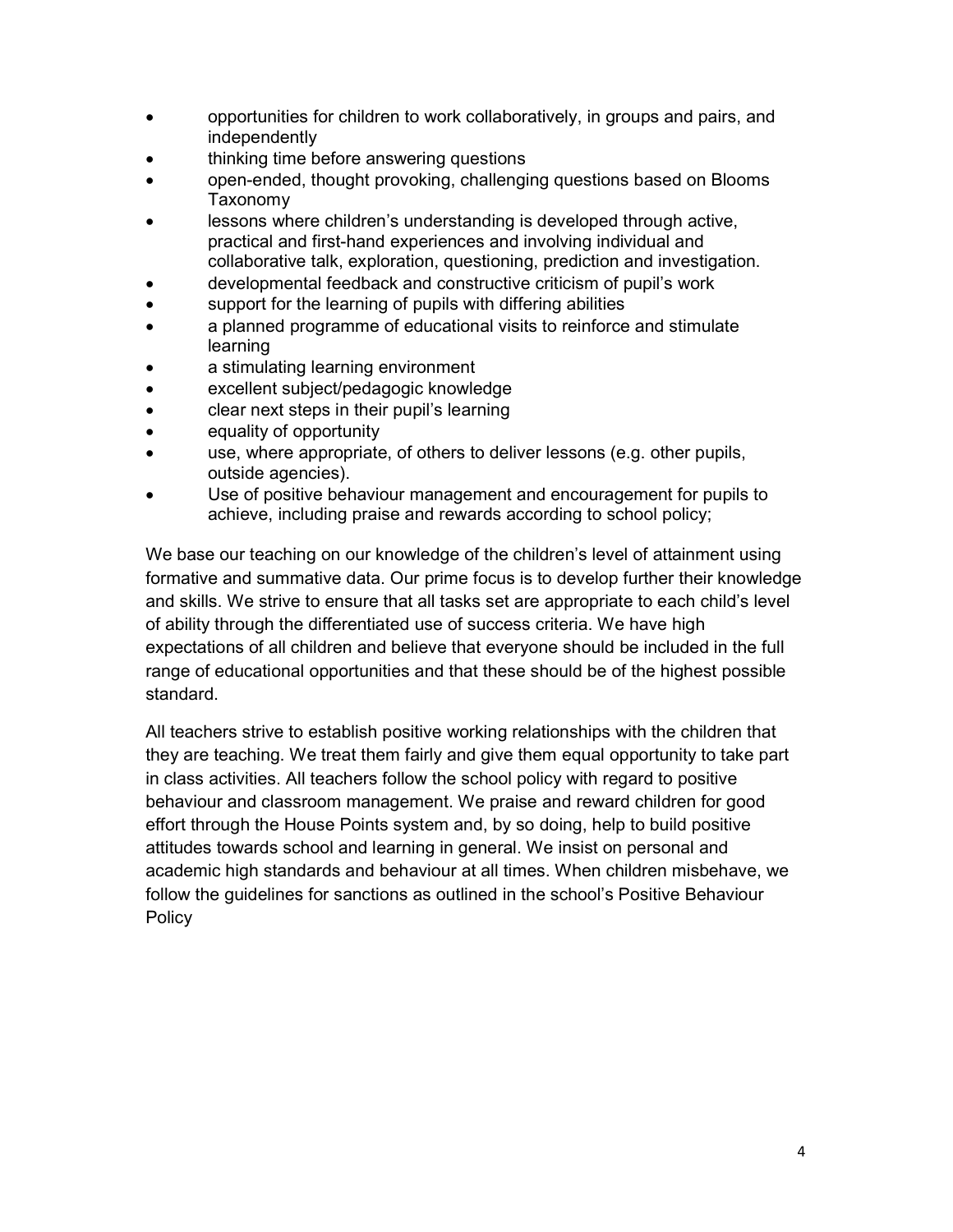# Teaching and Learning Support

Teachers should:

- be aware of the specific learning needs of their pupils for example diagnosis of dyslexia and ASD, gifted and talented.
- consult with SENCO about the needs of individual pupils when appropriate;
- work with Teaching and Learning Support Assistants and other adults to ensure pupils are best supported in their learning;
- act on advice and strategies given by external agencies.

Teaching and Learning Support Assistants and other adult helpers are deployed in a variety of ways. Sometimes they work with individual children and sometimes they work with small groups.

### Management

The School is sub divided into four distinct areas:

Pre-School and Nursery - Early Years Foundation Stage Phase

Lower School - Phase 1 (Year 1 and 2)

Lower KS2 - Phase 2

Upper KS2 - Phase 3.

There is a Phase Leader for each of these areas. The Phase Leader is responsible for overseeing curriculum provision in their respective phase. We also have an Assessment and Reporting Coordinator and each teacher will have a curriculum subject to coordinate across the school.

It is the responsibility of the Phase Leader to:

- Provide a 2-year rotation scheme of work for the Learning Challenge and other subjects (Years 1 to 6).
- To monitor Termly Forecasts
- To meet staff in their phases weekly to discuss the curriculum and pupils in their phase.
- Ensure that work is matched to pupils' ability, balancing challenge with the likelihood of success for each pupil across the ability range.
- To monitor teaching approaches and classroom organisation so it is varied to ensure that work is matched to pupils' ability and learning styles.
- To actively be a part of the school monitoring and evaluation calendar.

It is the responsibility of the Curriculum Subject Coordinator to:

- Arrange meetings with staff to keep them informed about developments/policies/procedures.
- Ensure that staff are working within the national guidelines for their subject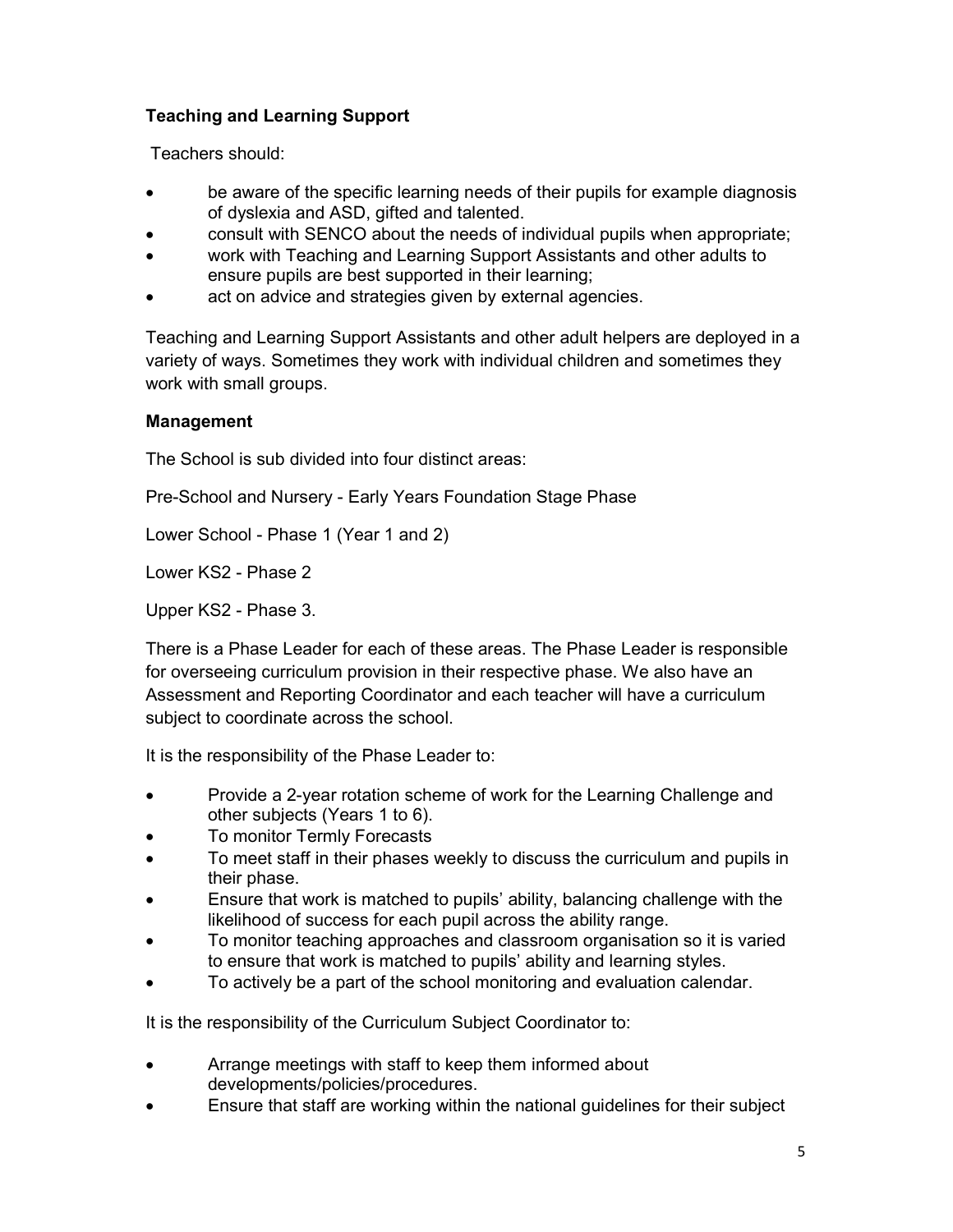- Work with staff to monitor and implement the marking policy, ensure the curriculum is kept up to date and that it incorporates statutory requirements and reflects school policy.
- Evaluate the curriculum and to review its effectiveness instituting changes as necessary.
- Ensure that the curriculum is responsive and accessible to every child across the age and ability range.
- Enhance the curriculum through enrichment activities such as visits and to develop links in the community.
- To produce an annual summary that evaluates the strengths and weaknesses in their subject and indicates areas for further improvement keeping track of developments and recording next steps.

It is the responsibility of the Assessment, Recording and Reporting Coordinator to:

- To support staff with the preparation of data for pupil progress meetings and target setting for English and Mathematics the first half term of the academic year.
- To organise assessment and reporting schedules throughout the academic year.
- To oversee the set up and organise our tracking system, Classroom Monitor.

It is the responsibility of the Head and Deputy Head to:

- Ensure teaching timetable allocations are correct.
- Monitor and evaluate the effectiveness of Teaching and Learning across the whole school by using the Monitoring Calendar and Assessment and Reporting Policy
- To use assessment feedback and results to inform future development plans.

It is the responsibility of the Teaching and Learning Governors' Sub Committee to:

- Ensure teaching timetable allocations are correct.
- Support the Head and Deputy Head in the monitoring and reviewing of the school's policy on teaching and learning.
- Monitor the use of appropriate teaching strategies by allocating resources effectively;
- Monitor how effective teaching and learning strategies are in terms of raising pupil attainment;
- Ensure that the school buildings and premises are effective in supporting successful teaching and learning;
- Monitor staff development and performance management policies to promote good quality teaching;
- Monitor teaching and learning strategies in the light of health and safety regulations;
- Monitor the effectiveness of teaching and learning policies through the school policy review processes.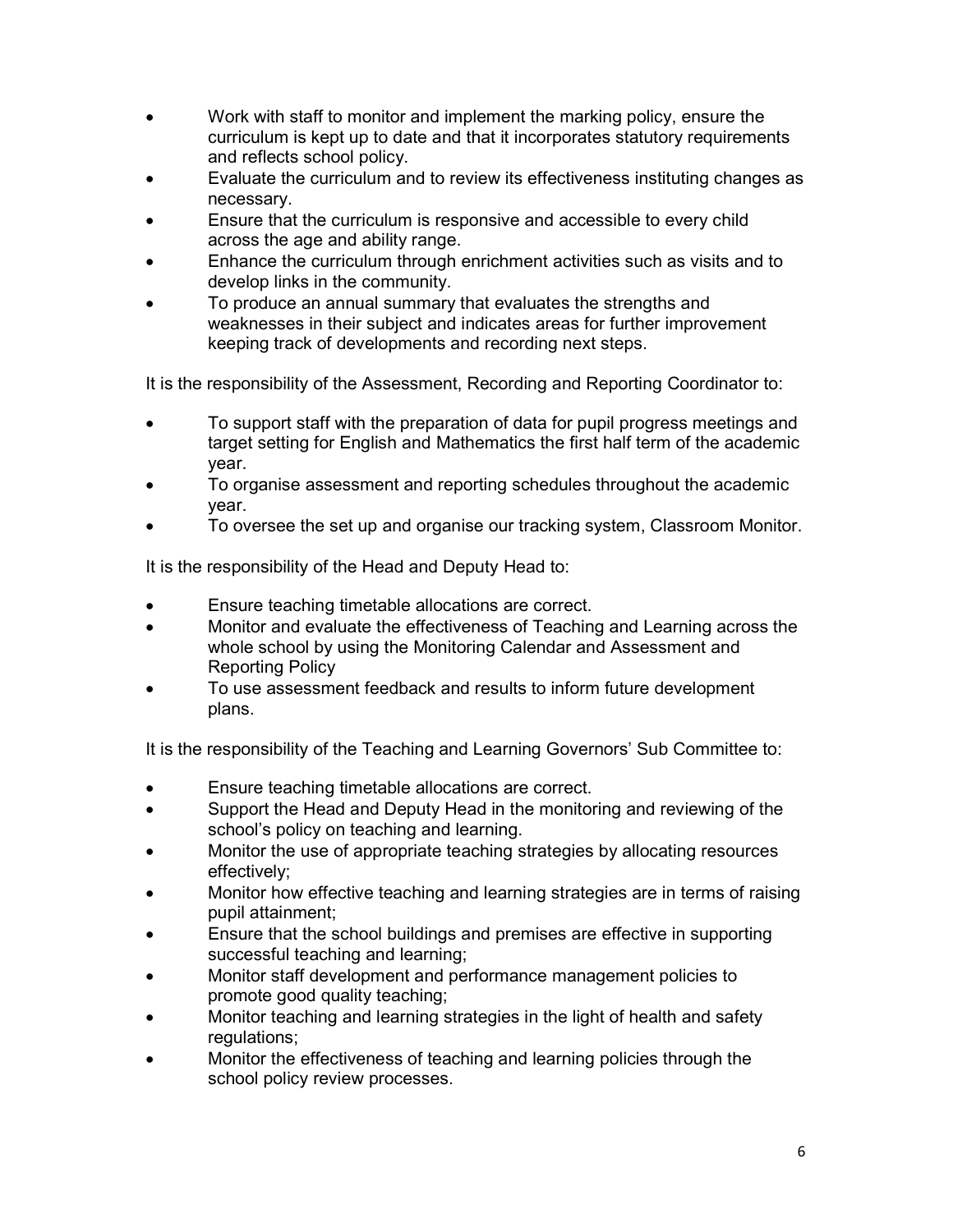# Planning

Teachers at Ghyll Royd strive to plan lessons which are creative and challenging meeting the needs of the individual using the whole school environment

The following National Strategies/Published schemes are used to support planning:

The National Primary Framework for English and Mathematics

Collins Literacy Scheme, Bug Club Spelling & Grammar/Reading Programmes and Active Learn Mathematics Scheme

Early Years Outcomes (EYFS)

Ginn New Star Science

The New National Curriculum 2015

The Learning Challenge Curriculum

Hamilton Trust

### Medium term planning

Medium term plans for all subject areas are produced. These include:

- **EXECT:** Learning Objectives and Success Criteria to be covered each lesson (each half term in Early Years);
- References to Schemes/Frameworks
- Content to be covered each week (lines of development for each area of interest/topic);
- Differentiated activities
- Questioning
- Key Vocabulary
- Deployment of Teaching and Learning Support Assistants to enhance children's learning
- Time allocation for green pen feedback and homework allocation
- Next Steps
- References to Foundation Stage Objectives.
- EYFS medium term templates

### Short term planning

The school has agreed that teachers should be able to decide what form short term planning takes. However, it must detail the following minimum requirements:

- Show Learning Objectives and Success Criteria
- Include detail of the content;
- Show differentiated tasks
- Questioning
- Key Vocabulary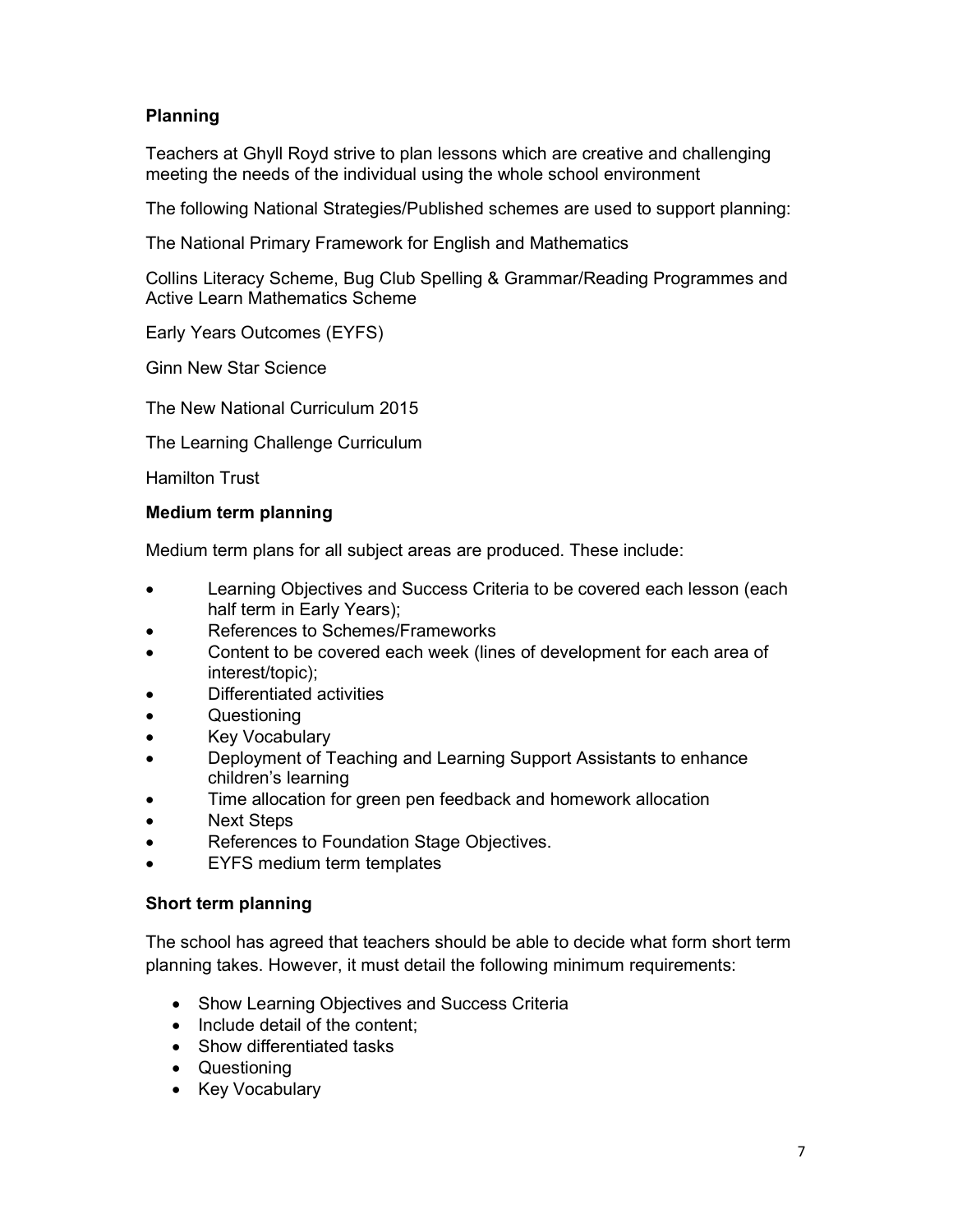- Deployment of Teaching and Learning Support Assistants to enhance children's learning
- Time allocation for green pen feedback and homework allocation
- Annotate to show how planning evolves during the week/unit;
- Next Steps
- EYFS weekly templates
- EYFS incidental observational, my child's interests
- Risk assessments for certain discrete subjects;
- Absent pupils noted.

### Assessment for Learning (AFL)

AFL ensures more effective teaching by providing the evidence for closer matching of tasks to each child's needs. It assists the children by providing them with an indication of what stage they have reached in the learning process. It helps teachers to identify needs for future planning and teaching strategies. At Ghyll Royd School and Pre-School, Classroom Monitor our online recording and reporting assessment is used as the AFL tool.

Teachers should:

- assess pupils' work regularly according to the school Assessment and Reporting Policy
- use analysis of formative and summative assessments to inform their teaching and support pupils' progress
- use data to ensure pupils are working at their full potential and set targets to achieve this

# **Display**

Ghyll Royd believes that the purpose of display is to support pupils' learning. This may be achieved by engaging pupils via displays that:

- Enable learning to take place;
- Gives children ownership of their own learning environment;
- Reinforce previous learning;
- Celebrate success;
- Raise expectations;
- Clarify routines;
- Encourage independence;
- Illustrates progress.

# Role of the Parents

We believe that parents have a fundamental role to play in helping their children to learn. We work hard to inform and support parents in how they can support their children's learning and confidence at school. Early Years use a 'Daily